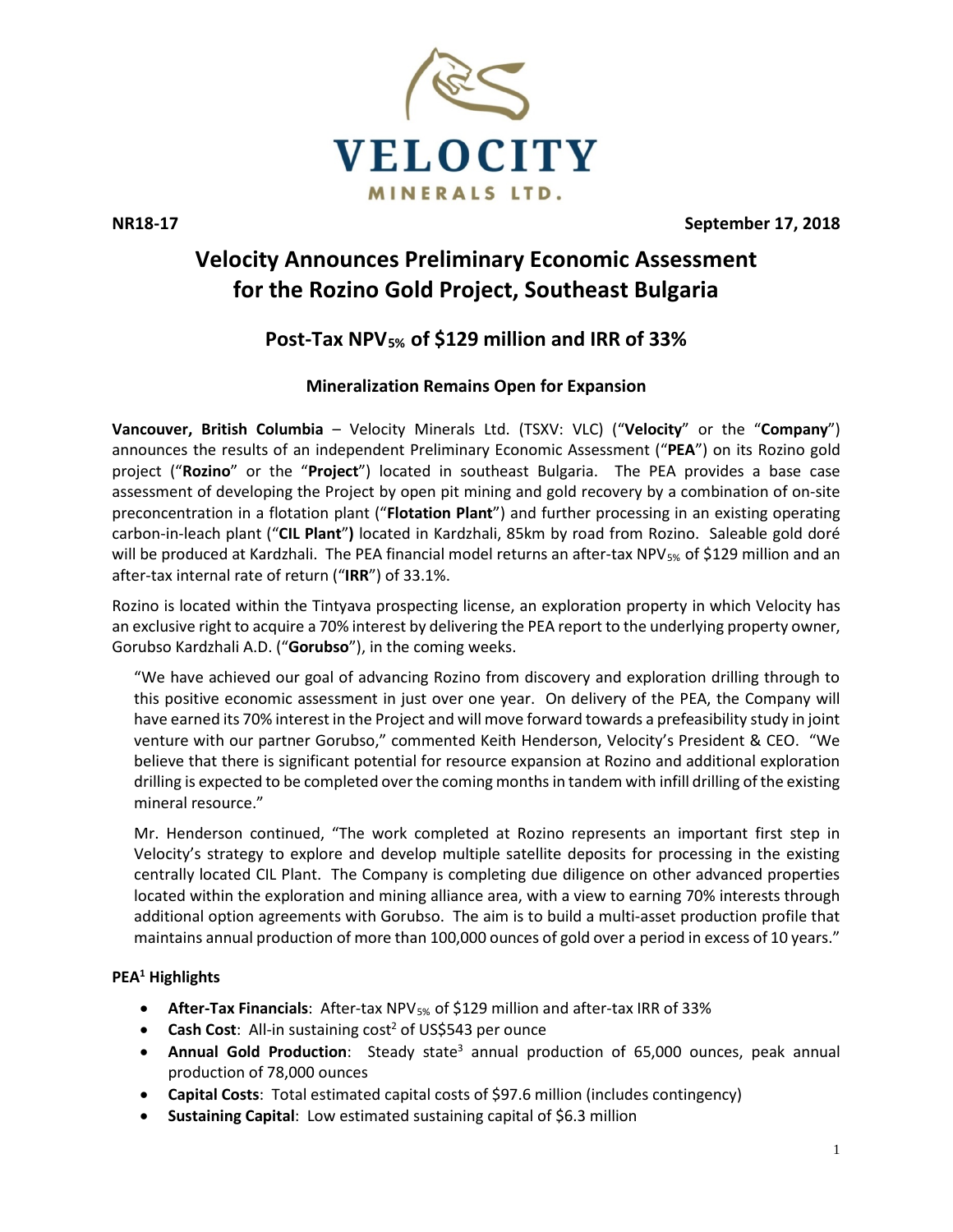- **Mining**: Open pit with 0.6 g/t gold Cut-Off Grade (COG), attractive strip ratio of 2.5 and 1.51 g/t Life of Mine ("**LOM**") gold grade
- **Processing**: On-site flotation producing gold bearing pyrite concentrate assaying 30 g/t and transportation to the CIL Plant (located 85 km from the Project) for processing
- **ROCE**: Return on capital expenditure of 3.3

*(1) Base case parameters assume a gold price of US\$1,250/ounce and an exchange rate (CAD\$ to US\$) of 0.75. All amounts are reported in Canadian dollars unless otherwise specified. Financial results on 100% equity basis.*

*(2) All In Sustaining Cost (AISC) is defined as all cash costs related to mining and processing to final product. It includes on-mine and off-mine costs (direct and indirect). Sustaining capital costs related to continuing the business including exploration, development and equipment required to sustain production are included. Taxes, working capital, M&A, disposals and acquisitions as well as new mine development capital costs are excluded.*

*(3) Steady state refers to the long-term average over time where processing throughput is maintained at nameplate capacity.*

The PEA is preliminary in nature and includes Inferred mineral resources that are too speculative geologically to have economic considerations applied to them that would enable them to be categorized as mineral reserves. There is no certainty that the PEA results will be realized. Mineral resources are not mineral reserves and do not have demonstrated economic viability.

The PEA was prepared by CSA Global, an international mining consultancy with experience in Bulgaria, in accordance with National Instrument 43-101 *Standards of Disclosure for Mineral Projects* ("**NI 43-101**"). A technical report prepared pursuant to NI 43-101 on the Project will be filed on SEDAR within 45 days of the date of this news release.

### **Rozino Development: Mine Site to Payable Gold**

The PEA provides a base case assessment of developing Rozino by open pit mining, on-site crushing, milling and simple flotation to produce a 30 g/t gold concentrate. The concentrate would then be trucked 85km on existing roads to the currently operating CIL Plant where saleable gold doré would be produced.

In addition to returning positive economic results, this assessment also provides significant benefits, including shortened permitting timelines and capital cost reductions for the following reasons:

- the existing CIL Plant and tailing management facility ("**TMF**") are fully permitted, currently operational, and have sufficient capacity to process concentrate from Rozino
- the use of the existing CIL Plant reduces total capital cost requirements
- development on-site at Rozino only requires permitting for mining, preconcentration and disposal of relatively benign waste products

The engineering work leading to the PEA economic results presented here included a range of development scenarios, which will be documented in the upcoming PEA.

### **PEA Results and Sensitivity**

The PEA's financial model returns an after-tax NPV<sub>5%</sub> of \$129 million and an after-tax IRR of 33.1%. Total undiscounted post-tax cash flow over the life of the Project is estimated to be \$182 million, with a robust return on capital expenditure of 3.3.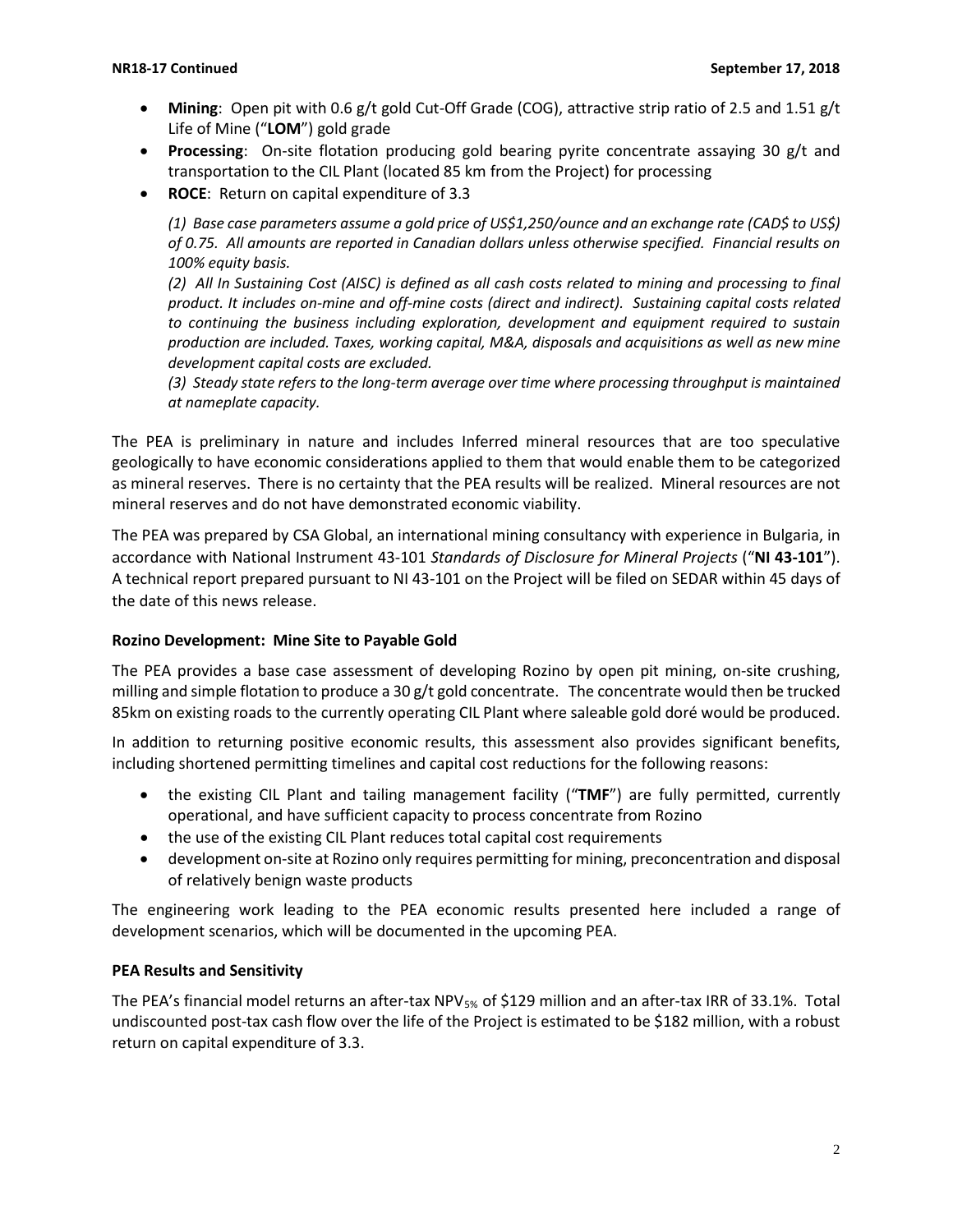|                      | <b>Sensitivities</b>   | <b>After-Tax IRR%</b> | After-Tax NPV <sub>5%</sub> (\$M) |
|----------------------|------------------------|-----------------------|-----------------------------------|
|                      | $-25%$                 | 43.8%                 | \$148.5                           |
| <b>CAPEX</b>         | <b>Base Case</b>       | 33.1%                 | \$129.2                           |
|                      | $+25%$                 | 25.7%                 | \$110.3                           |
|                      | $-25%$                 | 41.2%                 | \$173.6                           |
| <b>OPEX</b>          | <b>Base Case</b>       | 33.1%                 | \$129.2                           |
|                      | $+25%$                 | 24.2%                 | \$84.5                            |
|                      | US\$1,000              | 17.6%                 | 51.3                              |
| <b>Gold Price</b>    | Base Case US\$1,250    | 33.1%                 | 129.2                             |
|                      | US\$1,500              | 46.0%                 | 207.0                             |
|                      | $0.5$ g/t gold         | 29.2%                 | \$133.3                           |
| <b>Cut-off Grade</b> | Base Case 0.6 g/t gold | 33.1%                 | \$129.2                           |
|                      | $0.7$ g/t gold         | 36.7%                 | \$122.3                           |

### **Mining**

The PEA model uses open pit contractor mining and a gold price of US\$1,250, which is the 3-year trailing average gold price. Pit shells at this gold price returned 461,000 ounces of potentially mineable gold at the Rozino deposit, based on an updated mineral resource estimate (effective date September 10, 2018).

Mining of the Rozino deposit would follow a conventional drill and blast, load and haul open cut mining operation using contractor mining services. Mining would commence in 2022 and ramp-up to a maximum annual total mining tonnage of approximately 6.8 million tonnes per annum ("**Mtpa**"). The steady state feed rate to the flotation plant is 1.75 Mtpa delivered by haul truck. The mining operation requires a fleet of 90-tonne class excavators loading blasted and free-dig material into 45-tonne class articulated dump trucks (ADTs). The planned mining operation is to be supported by a fleet of ancillary equipment including graders, dozer, bowsers, drill rigs and other support equipment. The mining costs also include grade control drilling, pit dewatering and monthly management fees.

| <b>Mining Parameters</b>            | <b>Units</b> | <b>Base Case</b> |
|-------------------------------------|--------------|------------------|
| <b>Steady State Production Rate</b> | Mtpa         | 1.75             |
| Average Waste Mining Rate           | Mtpa         | 4.50             |
| <b>Total Mineralization Mined</b>   | Mt           | 9.5              |
| Total Waste Mined                   | Mt           | 23.7             |
| <b>Total Material Mined</b>         | Mt           | 33.2             |
| LOM Average Strip Ratio             | $Wt:$ Ot     | 2.5              |
| Average Mined Gold Grade            | g/t Gold     | 1.5              |
| <b>Total Mined Gold</b>             | Koz's        | 461              |
| Cut-off Grade                       | g/t Gold     | 0.6              |
| <b>LOM</b>                          | Yr's         | 6                |
| Mining Cost - OPEX                  | \$/t mined   | 3.0              |

### **Processing**

The Project would process 1.75 Mtpa through a conventional crushing, milling and flotation processing facility located at the Rozino mine site, with a LOM average grade of 1.5g/t gold to produce 436,000 tonnes of dry concentrate at 30 g/t gold, with a mass pull of approximately 4.5% by weight.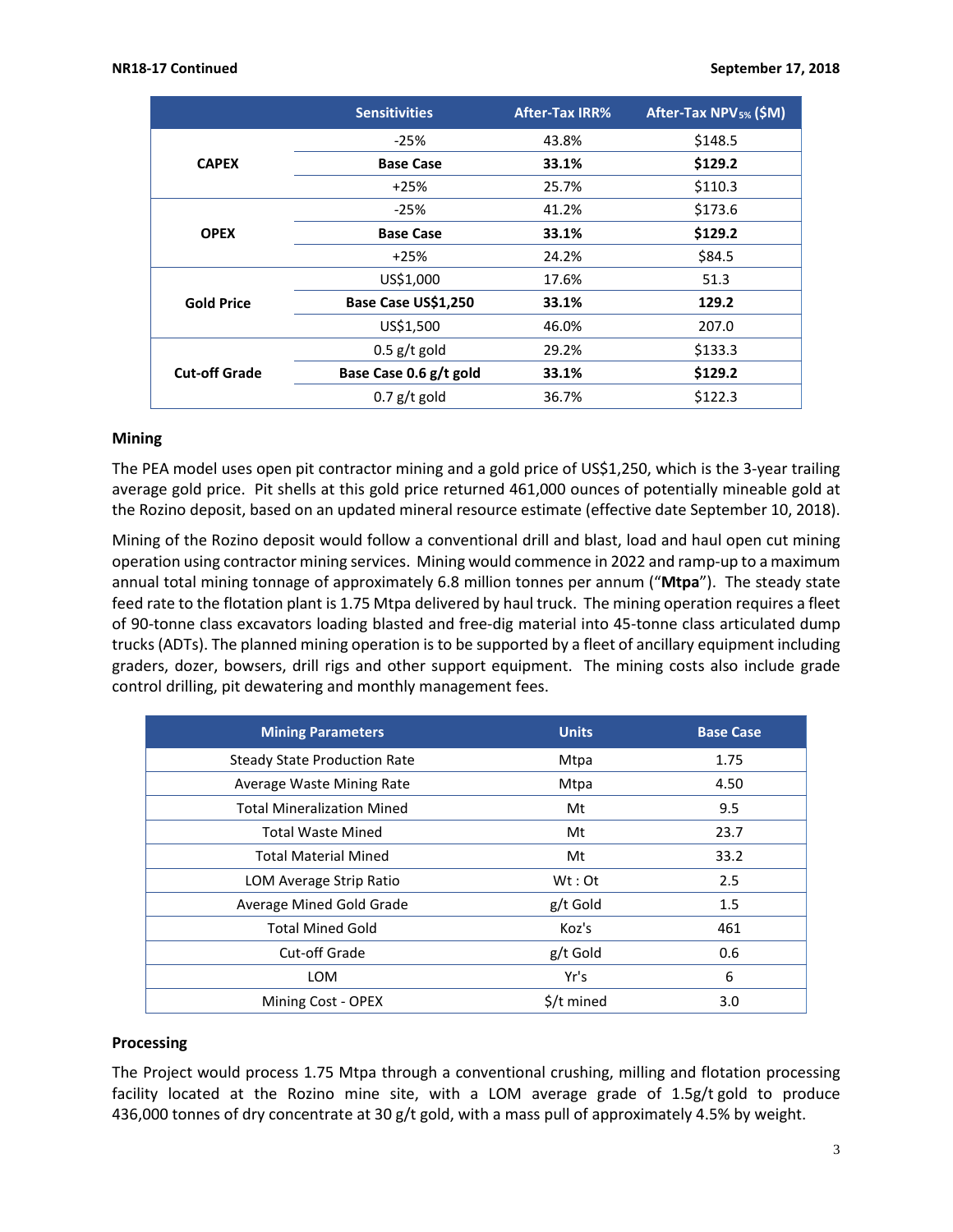The Rozino mineralization contains less than 1% total sulphides of which 98% is expected to be recovered in the flotation circuit resulting in a very low-sulphide tailings, with no deleterious elements that would be deposited in a tailings impoundment located to the south of the Flotation Plant. A waste rock and water storage dam would be located in the same catchment area in order to minimize the environmental footprint.

The resulting low volume concentrate would be trucked 85km on existing roads to the currently operating CIL Plant. The concentrate would be trucked utilizing a fleet of standard on-highway 20 tonne class trucks requiring approximately 11 trips per day.

| <b>Flotation Plant Processing Parameters</b> | <b>Units</b>       | <b>Base Case</b> |
|----------------------------------------------|--------------------|------------------|
| <b>Flotation Plant Throughput</b>            | tpd                | 5,000            |
| Annual Plant Throughput                      | Mtpa               | 1.75             |
| Float Plant Metallurgical Recovery           | %                  | 91.4             |
| Mass Pull                                    | %                  | 4.4              |
| Moisture in Concentrate                      | %                  | 8.0              |
| Average Annual Concentrate Production        | dmt x 1000         | 73.0             |
| <b>Total Concentrate Production</b>          | kt                 | 436              |
| Concentrate Grade                            | g/t Gold           | 30.0             |
| <b>Flotation Process Costs - OPEX</b>        | \$/processed t     | 5.84             |
| Concentrate Transport Cost                   | $\frac{1}{2}$ conc | 15.9             |

New concentrate handling facilities would be constructed at the CIL Plant and would feed a reconstituted slurry directly into a conventional carbon-in-leach circuit, elution and electrowinning facility to produce saleable gold doré.

A total of 365,000 ounces of gold doré would be produced as saleable gold product over the LOM. The tailings from the CIL Plant would be deposited in the existing and fully permitted TMF.

| <b>CIL Plant Processing Parameters</b>        | <b>Units</b>            | <b>Base Case</b> |
|-----------------------------------------------|-------------------------|------------------|
| CIL Plant Metallurgical Recovery <sup>1</sup> | %                       | 86.6             |
| Steady State Average Doré Production          | Kozpa                   | 65.0             |
| <b>Total Gold Production</b>                  | Koz Gold                | 365              |
| CIL Planned Upgrade Cost                      | Sm                      | 0.7              |
| <b>CIL Operating Cost</b>                     | $$/t$ milled            | 2.4              |
| <b>CIL Operating Cost</b>                     | S/t concentrate treated | 52.0             |

*(1) CIL metallurgical recovery is calculated as the product of the leach recovery (87.5%) and the final gold recovery from on-site electrowinning (99%).*

### **Operating Costs**

Operating costs for mining have been developed from international benchmarked contractor mining rates based on similar sized mining operations utilizing similar mining equipment for drill and blast, load and haul, support equipment and incremental depth increases in cost. The mining costs also allow for dewatering, re-handle and grade control drilling. The unit costs have been developed in conjunction with the detailed bench mining schedule to develop a cost profile commensurate with the mining plan.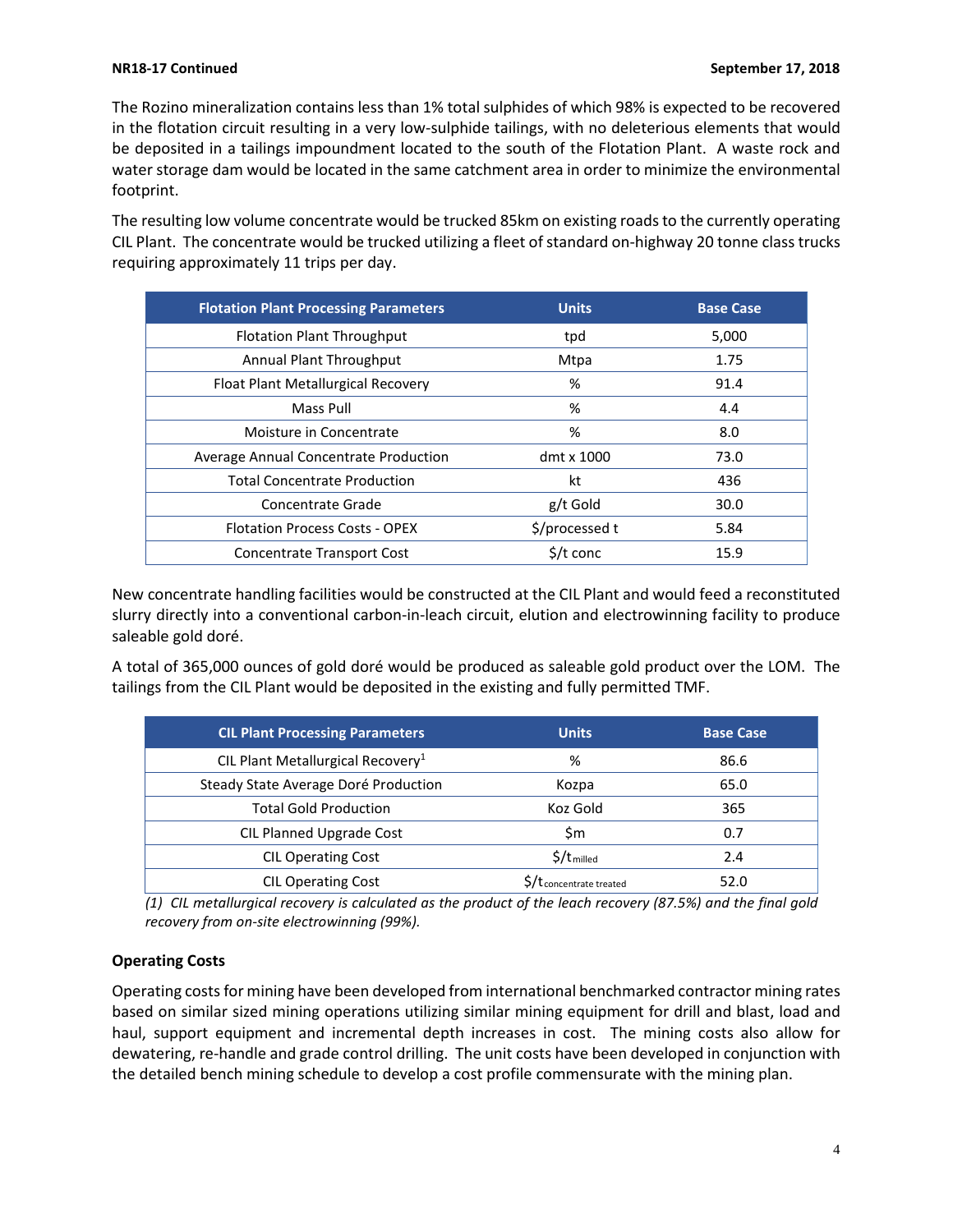The Flotation Plant processing costs have been developed from international benchmarked operating costs based on similar sized processing plants and adjusted for local energy and reagent costs.

The CIL Plant processing costs have been developed from actual costs adjusted based on required throughput of concentrate.

On-mine costs largely consist of general and administrative costs and have been calculated from first principles based on local labour rates (derived from similar operations within the region) and include provision for stores and equipment.

A provision for sustaining capital has been allowed at 4% of the total operating cost. A provision of \$1.00/tonne mineralized material milled has been allowed for the rehabilitation of the site once mining ceases.

The operating costs have been used to determine the breakeven cut-off grade used to select the specific cut-off in the updated mineral resource model for use in the pit optimization study for the determination of the ultimate optimal pit-shell based on a gold price of US\$1,250/oz.

| <b>Operating Costs</b>              | \$/tonne milled |
|-------------------------------------|-----------------|
| Mining                              | 14.0            |
| <b>Flotation Plant</b>              | 5.8             |
| <b>CIL Plant</b>                    | 2.4             |
| $On$ -Mine $1$                      | 4.1             |
| <b>Rehabilitation Provision</b>     | 1.0             |
| <b>Sustaining Capital</b>           | 0.6             |
| <b>All-In OPEX</b>                  | 27.9            |
| All-In OPEX (AISC) - US\$/ozpayable | 543.3           |

*(1) On-mine costs consist of labour, stores and equipment costs related to General and Administrative functions of the mining operation outside the mining and processing functions.*

### **Capital Costs**

Capital costs for mining have been calculated from international benchmarked contractor rates for mobilization of equipment and construction on a mine services area that includes heavy equipment workshops, stores and administrative structures.

The Flotation Plant capital cost estimate has been calculated from international benchmarked capital costs based on similar sized floatation processing plants. A capital allowance has been calculated for the TMF and water storage facilities at the Rozino site based on international benchmarking capital rates in conjunction with estimated dam wall volumes.

At the currently operating CIL Plant a \$0.7 million capital expenditure provision has been estimated for the construction of a truck off-load facility, concentrate storage, re-pulping facility, additional gold stripping vessel and electrowinning cell. The remaining equipment and facilities at the CIL Plant have been determined to be of adequate size and condition and would require no further capital expenditure.

The following capital ratios have been applied in the capital estimate:

- 1.5% capital allowance for project indirect costs
- 3.5% capital allowance for owners costs
- 12.5% capital fee for engineering procurement and construction management ("**EPCM**")
- 10% contingency for estimation inaccuracy and miscellaneous items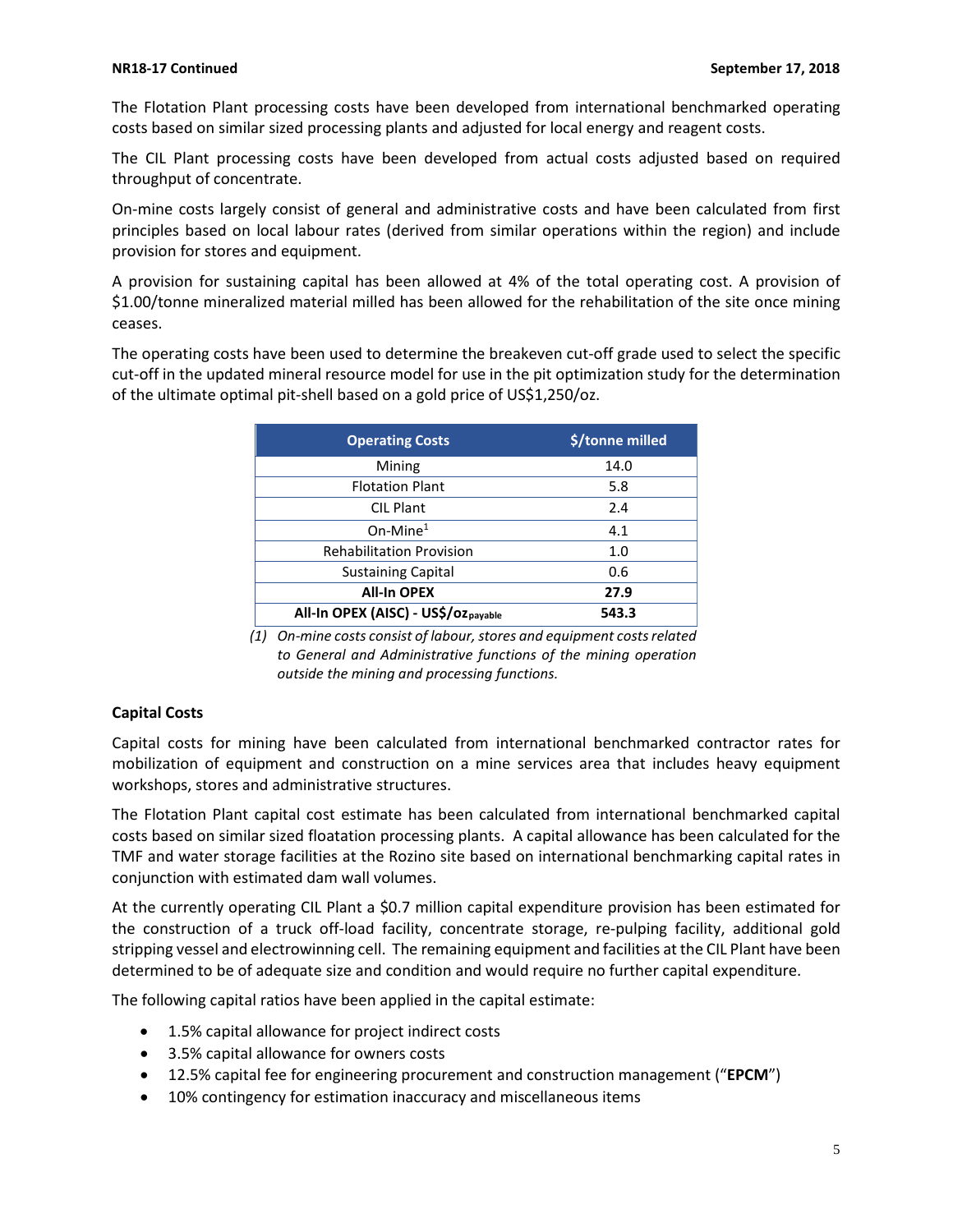| <b>Capital Costs</b>       | \$m\$ |
|----------------------------|-------|
| Mine Infrastructure        | 6.3   |
| <b>Flotation Plant</b>     | 55.2  |
| <b>TMF</b>                 | 13.7  |
| <b>CIL Plant Upgrades</b>  | 0.7   |
| Owners Cost                | 2.6   |
| <b>Indirect Costs</b>      | 1.1   |
| <b>EPCM</b>                | 9.1   |
| Contingency                | 8.9   |
| <b>Total Project CAPEX</b> | 97.6  |

### **Future Work**

Upon delivery of the PEA report in the coming weeks, a joint venture will be deemed to have been formed between Velocity (70%) and Gorubso (30%).

Next steps for the Project include completion of a prefeasibility study ("PFS"), which is expected to be complete in Q3 2019. Work to be completed as part of the PFS will include:

- exploration drilling of priority targets located contiguous to the PEA pit outlines aimed at resource expansion
- infill resource drilling aimed at upgrading Inferred mineral resource estimates to Indicated mineral resource estimates
- additional metallurgical testing to optimize gold recovery
- geotechnical and hydrogeological engineering studies
- completion an environmental social impact assessment ("**ESIA**"). EISA work was initiated in June 2018 and is currently ongoing

The PEA report will include detailed recommendations and a budget estimate.

### **Updated Mineral Resource Estimate**

An updated mineral resource estimate using all of the relevant drill hole information to date was reported for a range of cut-off grades returning an Inferred mineral resource of 13Mt @ 1.37g/t gold at a 0.6 g/t gold cut-off grade, for total contained gold of 573,000 ounces. The estimates are based on 2m down-hole composited gold assay grades from angled diamond drilling.

Velocity has received results from approximately 9,050m of diamond drilling to date. Relative to the dataset available for the previous March 2018 estimates, the current sampling database contains assay results for an additional 12 holes for 1,580m of drilling.

|                               | <b>Inferred Mineral Resource Estimate</b> |                            |                            |
|-------------------------------|-------------------------------------------|----------------------------|----------------------------|
| <b>Cut-off Grade g/t Gold</b> | <b>Tonnes</b><br>(Mt)                     | <b>Gold Grade</b><br>(g/t) | <b>Gold Metal</b><br>(koz) |
| 0.2                           | 50                                        | 0.59                       | 948                        |
| 0.5                           | 17                                        | 1.17                       | 639                        |
| 0.6                           | 13                                        | 1.37                       | 573                        |
| 0.7                           | 9.7                                       | 1.57                       | 490                        |

*(1) Effective date September 10, 2018.*

*(2) Mineral resources are not mineral reserves and do not have demonstrated economic viability.*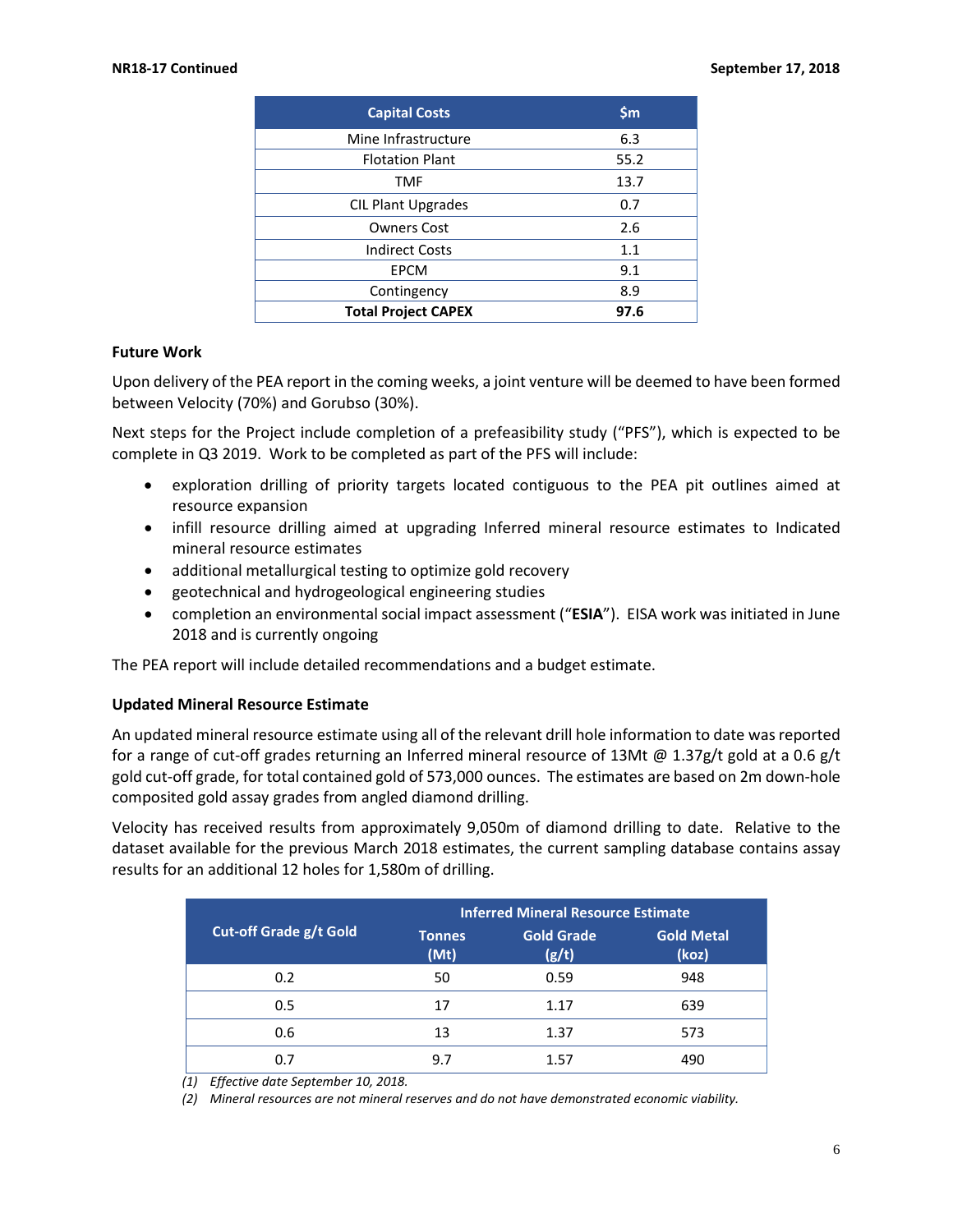- *(3) The mineral resource disclosed herein has been estimated in accordance with the Canadian Institute of Mining, Metallurgy and Petroleum "CIM Definition Standards for Mineral Resources and Mineral Reserves" (CIM, 2014).*
- *(4) Any known legal, political, environmental, or other risks that could materially affect the potential development of the mineral resource are detailed below in the section entitled "Cautionary Statement Regarding Forward-Looking Information".*

Recoverable resources were estimated for Rozino using Multiple Indicator Kriging (MIK) with block support adjustment, a method that has been demonstrated to provide reliable estimates of recoverable open pit resources in gold deposits of diverse geological styles.

The Rozino sampling database includes 197 diamond holes for 31,338m of drilling, of which 86 drill holes (14,289m) completed by Asenovgrad Geoengineering EAD are not included in the resource estimation dataset due to insufficient quality control data. Drilling used in the previous March 2018 resource estimation totaled 90 drill holes (13,558m) and comprise 56 drill holes (9,055m) completed by Velocity, 28 drill holes (3,794m) completed by Hereward Ventures Ltd. ("**Hereward**"), and 6 drill holes (740m) completed by Asia Gold Inc. ("**Asia Gold**"). The remaining angled drill holes from the database are located outside the mineralized envelope and did not inform the resource estimation. Relative to the dataset available for the March 2018 estimates, the current sampling database contains assay results for an additional 12 holes for 1,580m of drilling.

Samples from Velocity's diamond drilling provide 67% of the estimation dataset, with angled diamond holes drilled by Hereward and Asia Gold contributing 28% and 5%, respectively.

Estimated resources are constrained within a mineralized envelope interpreted from 2m down-hole composited gold grades and geological logging from diamond drilling and surface trenches. The envelope captures intervals of greater than 0.1 g/t, with the lower boundary reflecting the contact between variably mineralized sedimentary rocks and un-mineralized basement. It covers an area of approximately 780m by 600m. Estimated resources extend to the base of mineralized drilling at approximately 190m of depth, with approximately 90% of estimates from depths of less than 105m and less than 1% from below 140m.

Bulk densities of 2.31, 2.41 and 2.58 tonnes per cubic metre were assigned to completely weathered, transitional and fresh material, respectively, using surfaces representing the base of complete oxidation ("**BOCO**") and top of fresh rock ("**TOFR**") interpreted by Velocity. Within the resource area the depth to BOCO averages around 8m, with fresh rock occurring at an average depth of around 19m.

Indicator class grades used for the MIK modelling were determined from the mean composite gold grade of each indicator class. The effect of extreme grades on estimates was reduced by cutting seven outlier composites with gold grades of greater than 40 g/t to 40 g/t for determination of the mean grade for the highest indicator class.

The work program at Rozino was designed and is supervised by Stuart A. Mills, CGeol, the Company's Vice-President Exploration, who is responsible for all aspects of the work, including the quality control/quality assurance program. On-site personnel at the Project rigorously collect and track samples which are then security sealed and shipped to ALS Global laboratory in Romania. Samples were prepared and analyzed by fire assay using a 30-gram charge in compliance with industry standards. Field duplicate samples, blanks and independent controlled reference material (standards) are included in every batch.

Hereward and Asia Gold's diamond core from angled drilling was sampled and analyzed by industry standard methods. The core was generally halved for analysis with a diamond saw over generally 1m intervals, and samples were analyzed for gold by fire assay by commercial laboratories. Information available to demonstrate the reliability of these results includes duplicates and blanks for both data sets and certified reference standards for Asia Gold's drill results.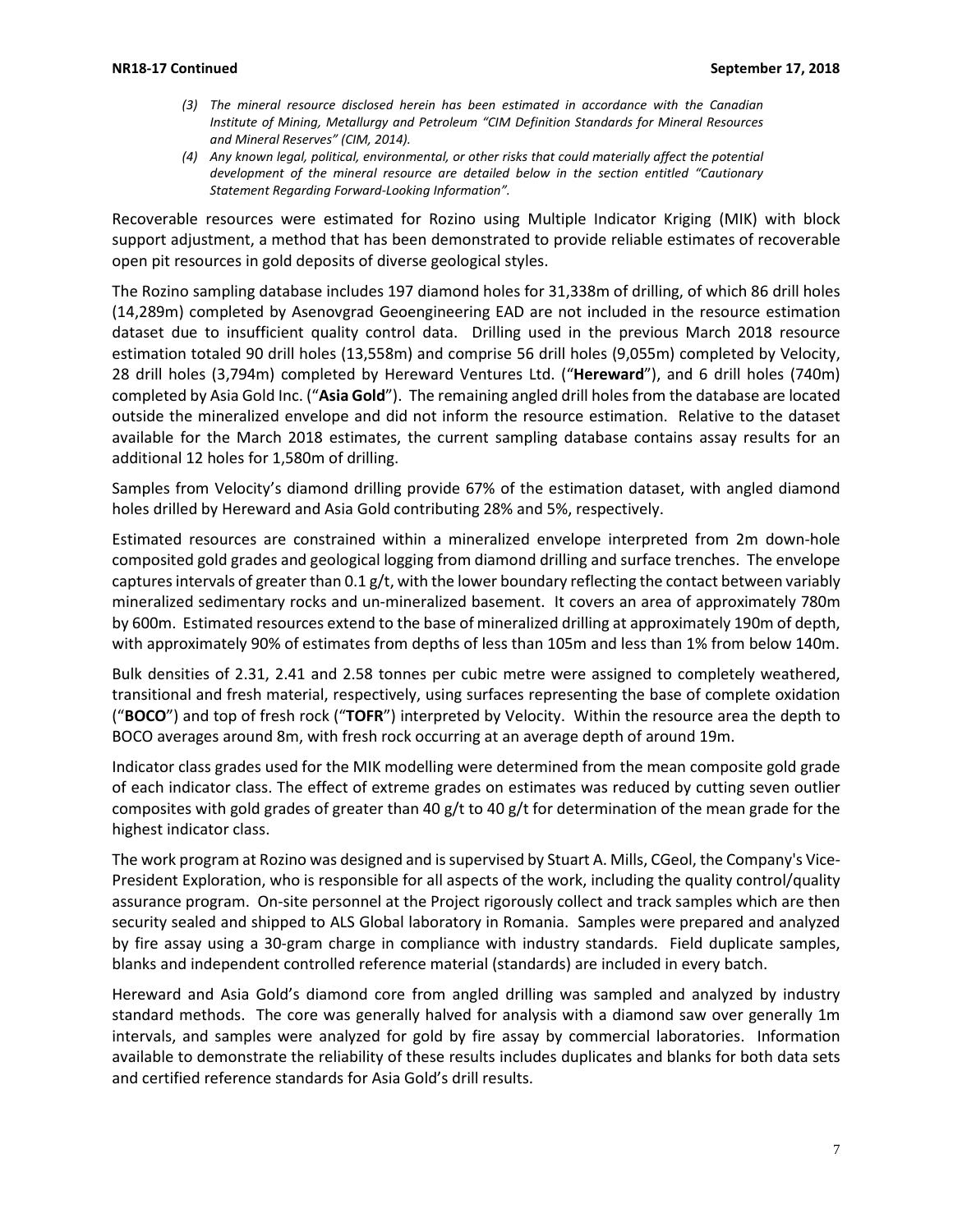### **Qualified Persons**

Karl van Olden FAusIMM, has overall responsibility for the PEA and has approved the content of this news release. Mr. van Olden is a Fellow of the Australasian Institute of Mining and Metallurgy, is a Qualified Person, as defined by NI 43-101 and he is independent of the Company. He is a full-time employee of CSA Gobal.

Gary Patrick BSC, MAusIMM (CP) is responsible for reviewing metallurgical aspects of the PEA Study on behalf of CSA Global and has approved the content of this news release. Mr. Patrick is a Member of the Australasian Institute of Mining and Metallurgy and Chartered Professional (MAusIMM (CP)) and is a Qualified Person, as defined by NI 43-101 and he is independent of the Company. Mr. Patrick is an Associate Metallurgical Consultant to CSA Global.

Len Holland B.Sc., C.Eng., FIMMM., FMES. is responsible for and supervised metallurgical testing at Rozino and has approved the content of this news release. Mr. Holland is an employee of Holland and Holland Consultants, is a Qualified Person, as defined by NI 43-101 and he is independent of the Company.

Jonathan Abbott, MAIG, is responsible for the updated mineral resource estimate and has approved the content of this news release. Mr. Abbott is an employee of MPR Geological Consultants Pty Ltd, a member of the Australian Institute of Geoscientists, is a Qualified Person, as defined by NI 43-101 and he is independent of the Company.

### *About Velocity Minerals Ltd.*

Velocity is a gold exploration and development company focused on eastern Europe. The Company's management and board includes mining industry professionals with combined experience spanning Europe, Asia, and the Americas as employees of major mining companies as well as founders and senior executives of junior to mid-tier public companies. The team's experience includes all aspects of mineral exploration, resource definition, feasibility, finance, mine construction and mine operation as well as a track record in managing publicly listed companies.

### *About Bulgaria*

Bulgaria is a member of NATO (2004) and a member of the European Union (2007). The local currency (BGN) has been tied to the Euro since 1999 (1.956 BGN/EUR). The country is served by modern European infrastructure including an extensive network of paved roads. Bulgaria boasts an exceptionally low corporate tax rate of only 10%. The country's education system is excellent with good availability of experienced mining professionals in a favourable cost environment. Foreign mining companies are successfully operating in Bulgaria. The country's mining law was established in 1999 and updated in 2011. Mining royalties are low and compare favourably with more established mining countries.

On Behalf of the Board of Directors "Keith Henderson" President & CEO

For further information, please contact:

Keith Henderson Phone: +1-604-484-1233 E-mail: [info@velocityminerals.com](mailto:info@velocityminerals.com) Web: [www.velocityminerals.com](http://www.velocityminerals.com/)